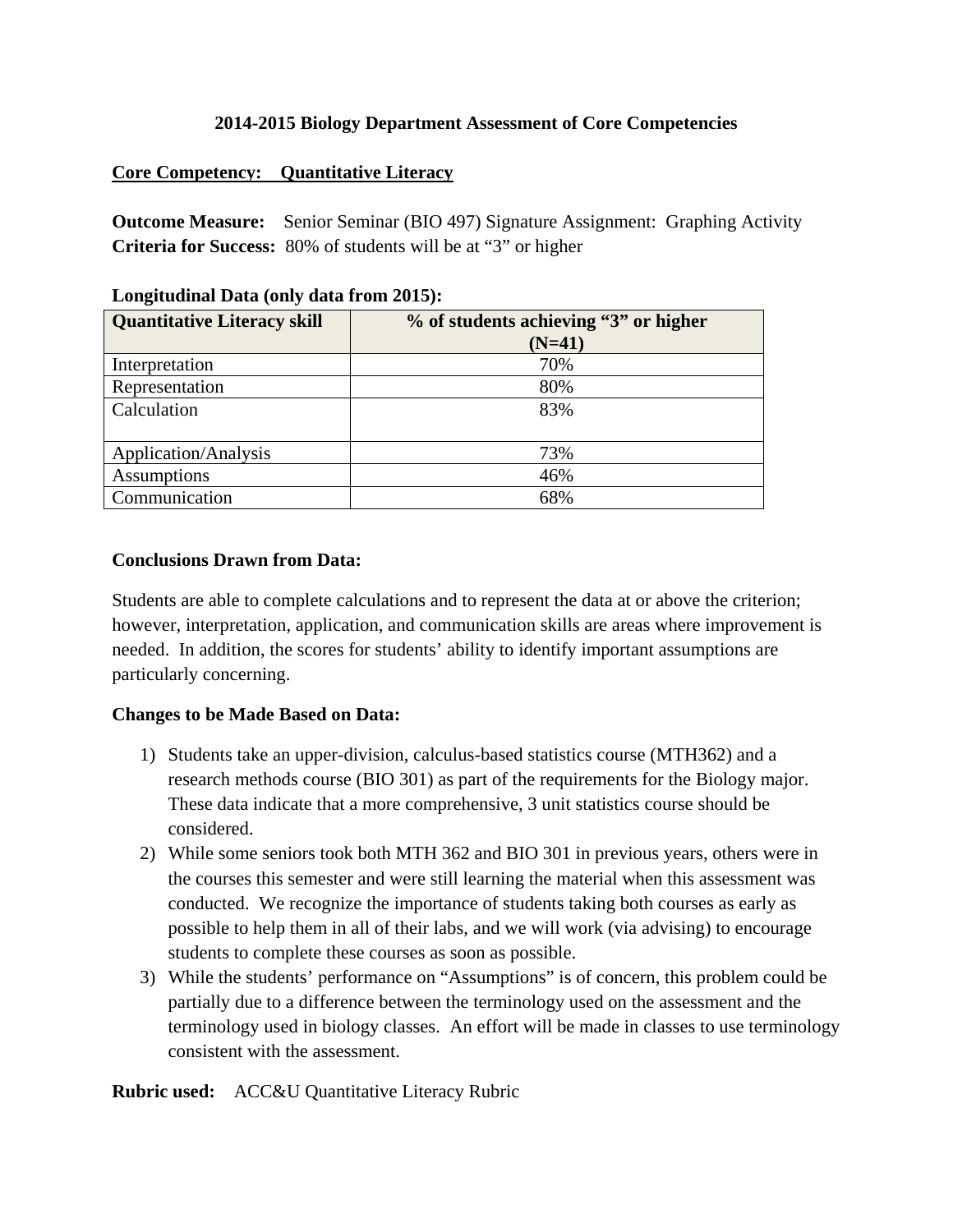# **Core Competency: Written Communication**

**Outcome Measure:** Senior Seminar (BIO 497) Signature Assignment: Science/Faith position paper

## **Criteria for Success:** 80% of students will be at "3" or higher

#### **Longitudinal Data (only data from 2015):**

| <b>Written Communication</b> | % of students achieving "3" or higher |  |  |
|------------------------------|---------------------------------------|--|--|
| skill                        | $(n=27)$                              |  |  |
| Context/Purpose              | 96%                                   |  |  |
| <b>Content Development</b>   | 74%                                   |  |  |
| Genre/Disciplinary           | 93%                                   |  |  |
| Conventions                  |                                       |  |  |
| Sources & Evidence           | 67%                                   |  |  |
| Syntax & Mechanics           | 85%                                   |  |  |

#### **Conclusions Drawn from Data:**

The students are generally doing well with written communication. The lowest score was in sources and evidence.

### **Changes to be Made Based on Data:**

In the courses that require students to write lab reports and other documents, we will place a greater emphasis on sources and evidence, including having students articulate why particular sources were chosen based on credibility, currency, and relevance

**Rubric used:** ACC&U Written Communication Rubric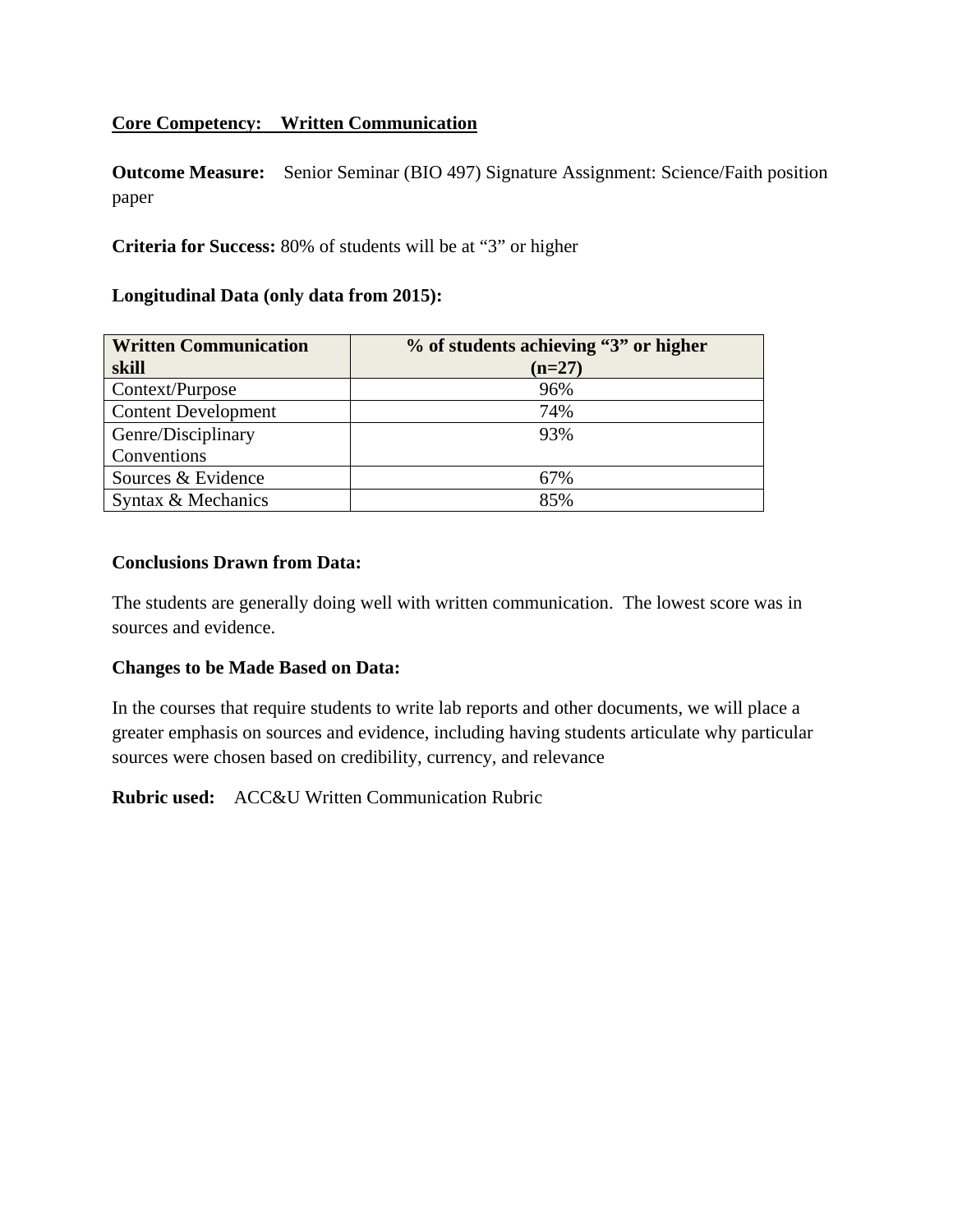## **Core Competency: Oral Communication**

**Outcome Measure:** Senior Seminar (BIO 497) Signature Assignment: Bioethical Issue Presentation

**Criteria for Success:** 80% of students will be at "3" or higher

# **Longitudinal Data (only data from 2015):**

| <b>Oral Communication skill</b> | % of students achieving "3" or higher |  |  |
|---------------------------------|---------------------------------------|--|--|
| Organization                    | 100%                                  |  |  |
| Language                        | 98%                                   |  |  |
| Delivery                        | 83%                                   |  |  |
| Supporting material             | 90%                                   |  |  |
| Central message                 | 95%                                   |  |  |

#### **Conclusions Drawn from Data:**

Students are performing well in all aspects of oral communication except for delivery, but even that skill is meeting the criteria.

#### **Changes to be Made Based on Data:**

No changes are necessary.

**Rubric used:** ACC&U Oral Communication Rubric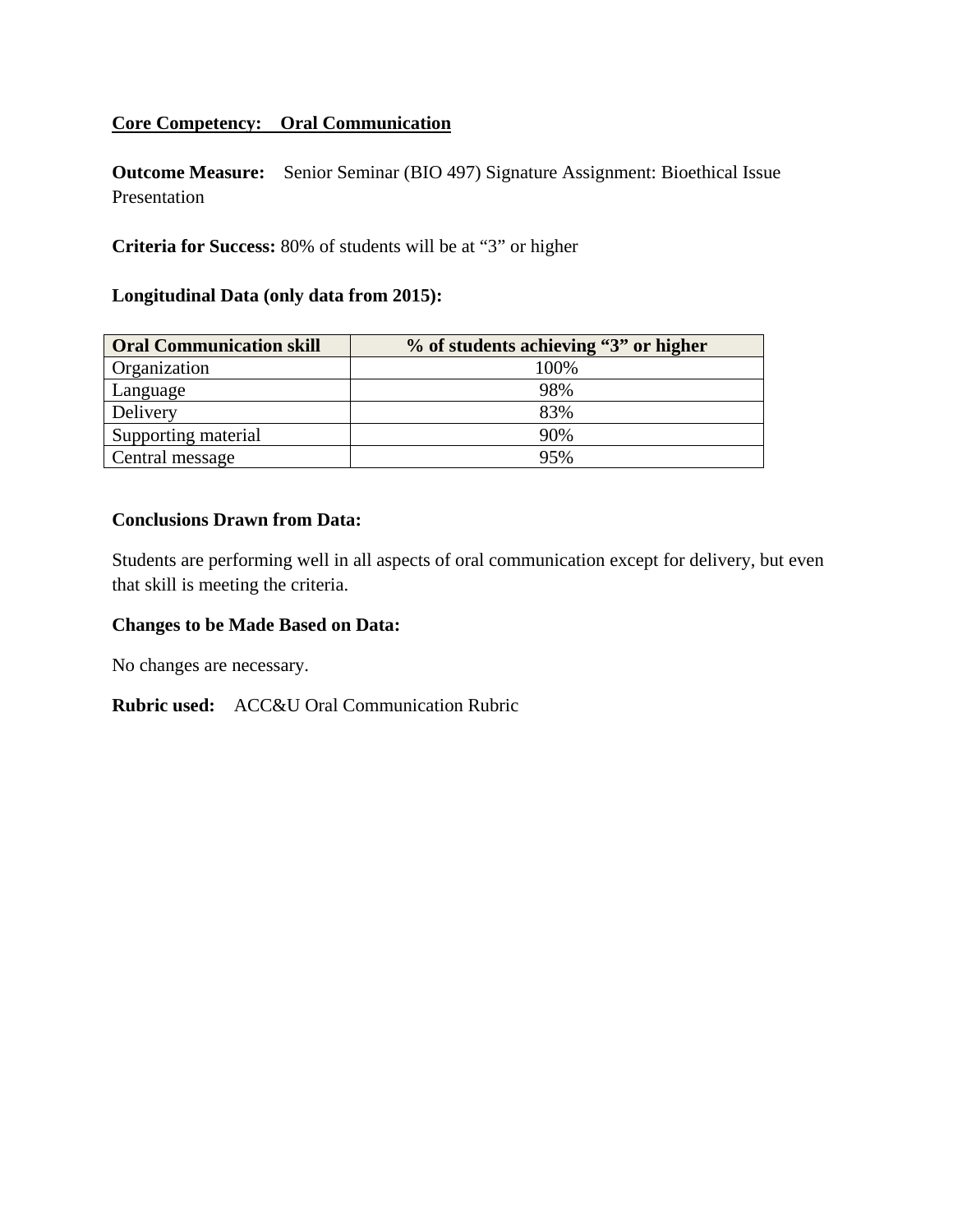# **Core Competency: Critical thinking**

### **Outcome Measure:**

Senior Seminar (BIO 497) Signature Assignment: Bioethical Issue Presentation Senior Seminar (BIO 497) Signature Assignment: Science/Faith position paper

**Criteria for Success:** 80% of students will be at "3" or higher

### **Longitudinal Data (only data from 2015):**

| <b>Critical Thinking skill</b> | % of students<br>achieving "3" or<br>higher on the<br><b>Bioethical Issue</b><br>presentation<br>$(n=41)$ | % of students<br>achieving "3" or<br>higher on the<br><b>Science/Faith position</b><br>paper<br>$(n=27)$ |
|--------------------------------|-----------------------------------------------------------------------------------------------------------|----------------------------------------------------------------------------------------------------------|
| <b>Explanation of issues</b>   | 93%                                                                                                       | 89%                                                                                                      |
| Evidence                       | 80%                                                                                                       | 70%                                                                                                      |
| Influence of context $\&$      |                                                                                                           |                                                                                                          |
| assumptions                    |                                                                                                           | 85%                                                                                                      |
| Student's position             |                                                                                                           | 93%                                                                                                      |
| Conclusions and related        |                                                                                                           |                                                                                                          |
| outcomes                       |                                                                                                           | 93%                                                                                                      |

### **Conclusions Drawn from Data:**

The students are generally doing well with critical thinking. Again, as in written communication, the lowest score was for evidence.

### **Changes to be Made Based on Data:**

In the courses that require students to write lab reports, we will place a greater emphasis on sources and evidence, including having students articulate why particular sources were chosen based on credibility, currency, and relevance.

**Rubric used:** ACC&U Critical Thinking Rubric